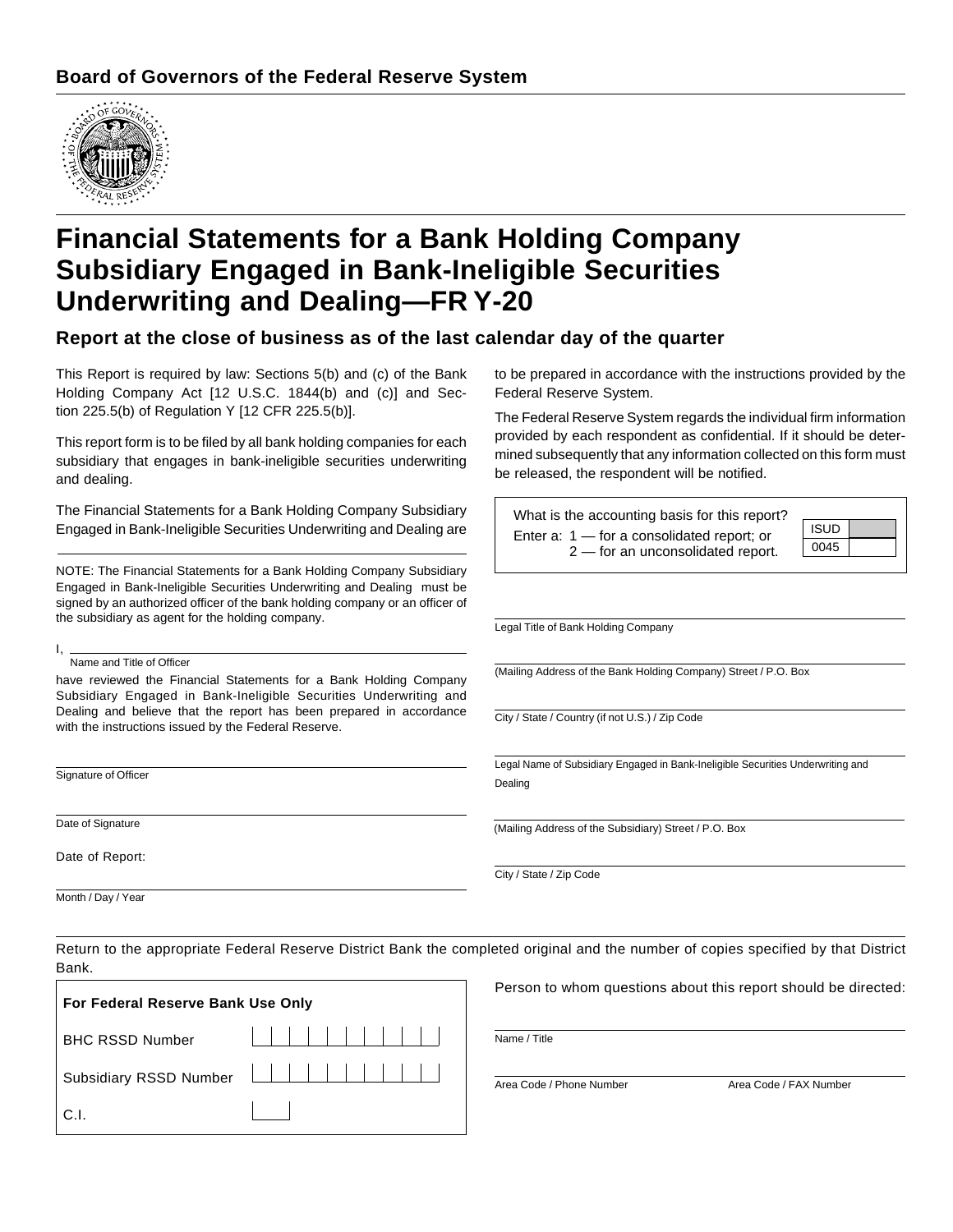#### **Report of Income for a Bank Holding Company Subsidiary Engaged in Bank-Ineligible Securities Underwriting and Dealing Schedule SUD-I—Statement of Income**

| For Federal Reserve Bank Use Only |  |  |  |  |  |  |  |
|-----------------------------------|--|--|--|--|--|--|--|
| <b>BHC RSSD Number</b>            |  |  |  |  |  |  |  |
| Subsidiary RSSD Number            |  |  |  |  |  |  |  |
| C.I.                              |  |  |  |  |  |  |  |

For the Quarter ended

**To be submitted quarterly**

MM/DD/YY

What is the accounting basis for this Statement of Income?

Enter a: 1 — for a consolidated report; or

2 — for an unconsolidated report (stand-alone entity); or

3 — for parent company only ..............................................

|                                                               | <b>Bank-Eligible Revenues</b><br>(a) |     | <b>Bank-Ineligible Revenues</b><br>(b) |      |             |     |     |      |
|---------------------------------------------------------------|--------------------------------------|-----|----------------------------------------|------|-------------|-----|-----|------|
| Dollar Amounts in Thousands                                   | <b>ISUD</b>                          | Bil | Mil                                    | Thou | <b>ISUD</b> | Bil | Mil | Thou |
| <b>REVENUE</b>                                                |                                      |     |                                        |      |             |     |     |      |
|                                                               | 5079                                 |     |                                        |      | 5099        |     |     | 1.   |
| 2. Gains or (losses) on securities owned account (dealing)    | 5081                                 |     |                                        |      | 5101        |     |     | 2.   |
| 3. Profit or (losses) from securities underwriting            | 5083                                 |     |                                        |      | 5103        |     |     | 3.   |
|                                                               | 5085                                 |     |                                        |      | 5105        |     |     | 4.   |
|                                                               | 5087                                 |     |                                        |      | 5107        |     |     | 5.   |
|                                                               | 5089                                 |     |                                        |      | 5109        |     |     | 6.   |
| 7. Interest income on securities purchased under              |                                      |     |                                        |      |             |     |     |      |
|                                                               | 5091                                 |     |                                        |      | 5111        |     |     | 7.   |
| 8. Fees for investment advisory, financial advice, or other   |                                      |     |                                        |      |             |     |     |      |
|                                                               | 5093                                 |     |                                        |      | 5113        |     |     | 8.   |
|                                                               | 5095                                 |     |                                        |      | 5115        |     |     | 9.   |
| 10. Total bank-eligible and bank-ineligible revenue (sum of   |                                      |     |                                        |      |             |     |     |      |
|                                                               | 5097                                 |     |                                        |      | 5117        |     |     | 10.  |
| 11. Total gross revenue (sum of items 10.a, 10.b, and M.4)    | 5119                                 |     |                                        |      | 11.         |     |     |      |
| <b>EXPENSES</b>                                               |                                      |     |                                        |      |             |     |     |      |
| 12. Interest expense on securities sold under agreements to   |                                      |     |                                        |      |             |     |     |      |
|                                                               | 5121                                 |     |                                        |      | 12.         |     |     |      |
|                                                               | 5123                                 |     |                                        |      | 13.         |     |     |      |
|                                                               | 4135                                 |     |                                        |      | 14.         |     |     |      |
| 15. Commissions paid to brokers and others                    | 5125                                 |     |                                        |      | 15.         |     |     |      |
| 16. Floor brokerage, exchange and clearance fees              | 5127                                 |     |                                        |      | 16.         |     |     |      |
| 17. Expense on premises and fixed assets, net of rental       |                                      |     |                                        |      |             |     |     |      |
|                                                               | 4217                                 |     |                                        |      | 17.         |     |     |      |
|                                                               | 5129                                 |     |                                        |      | 18.         |     |     |      |
|                                                               | 5131                                 |     |                                        |      | 19.         |     |     |      |
|                                                               | 5133                                 |     |                                        |      | 20.         |     |     |      |
| 21. Total expense (sum of items 12 through 20)                | 5135                                 |     |                                        |      | 21.         |     |     |      |
| 22. Income (loss) before taxes and undistributed income       |                                      |     |                                        |      |             |     |     |      |
|                                                               | 5137                                 |     |                                        |      | 22.         |     |     |      |
|                                                               | 5139                                 |     |                                        |      | 23.         |     |     |      |
|                                                               | 5141                                 |     |                                        |      | 24.         |     |     |      |
| 25. Income (loss) before undistributed income of subsidiaries |                                      |     |                                        |      |             |     |     |      |
| and associated companies (sum of items 22 and 24 minus        |                                      |     |                                        |      |             |     |     |      |
|                                                               | 5143                                 |     |                                        |      | 25.         |     |     |      |
| 26. Equity in undistributed income (losses) of unconsolidated |                                      |     |                                        |      |             |     |     |      |
|                                                               | 5144                                 |     |                                        |      | 26.         |     |     |      |
| 27. Net income (loss) (sum of items 25 and 26)                | 5145                                 |     |                                        |      | 27.         |     |     |      |

ISUD B102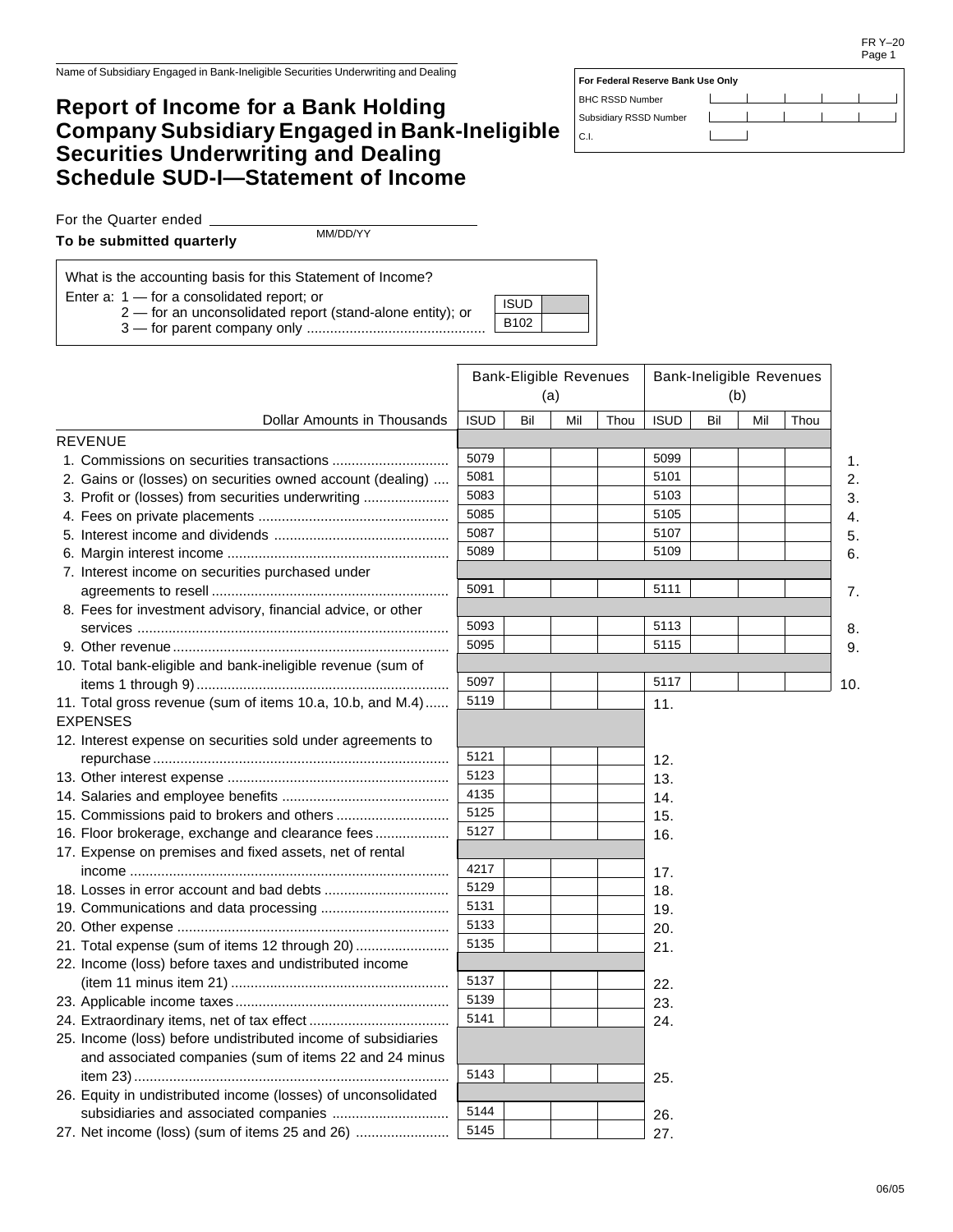$\overline{\phantom{a}}$  $\overline{1}$ 

**For Federal Reserve Bank Use Only**

 $\lfloor$ 

 $\mathbf{I}$ 

 $\overline{\phantom{a}}$  $\overline{\phantom{0}}$ 

- 1

 $\overline{1}$ 

BHC RSSD Number Subsidiary RSSD Number

C.I.

Name of Subsidiary Engaged in Bank-Ineligible Securities Underwriting and Dealing

## **Schedule SUD-I—Continued**

For the Quarter ended

**To be submitted quarterly**

MM/DD/YY

|                                                                                                | Dollar Amounts in Thousands          |                   |                               |      |        |
|------------------------------------------------------------------------------------------------|--------------------------------------|-------------------|-------------------------------|------|--------|
| Memoranda                                                                                      | <b>Bank-Eligible Revenues</b><br>(a) |                   |                               |      |        |
|                                                                                                | <b>ISUD</b>                          | Bil               | Mil                           | Thou |        |
| 1. Revenue derived from intercompany transactions:                                             | 5147                                 |                   |                               |      |        |
|                                                                                                |                                      |                   |                               |      | M.1.a. |
|                                                                                                | 5149                                 |                   |                               |      | M.1.b. |
|                                                                                                | 5151                                 |                   |                               |      | M.2.   |
| 3. Revenue Limitation: Two-year ratio—Ratio of revenue derived from bank-ineligible securities | <b>ISUD</b><br>Percent               |                   |                               |      |        |
|                                                                                                |                                      |                   |                               |      | M.3.   |
|                                                                                                | <b>ISUD</b>                          | Bil               | <b>Neutral Revenue</b><br>Mil | Thou |        |
|                                                                                                | 8299                                 |                   |                               |      | M.4.   |
|                                                                                                |                                      | Year-To-Date Data |                               |      |        |
| 5. Year-to-date total gross revenue, total expenses, and net income:                           | <b>ISUD</b>                          | Bil               | Mil                           | Thou |        |
|                                                                                                | 8675                                 |                   |                               |      | M.5.a. |
|                                                                                                | 8676                                 |                   |                               |      | M.5.b. |

| _____        | -----------------            |    |  | .  |
|--------------|------------------------------|----|--|----|
| $\sim$<br>Ü. | net income<br>-date<br>- الت | 86 |  | IИ |
|              |                              |    |  |    |